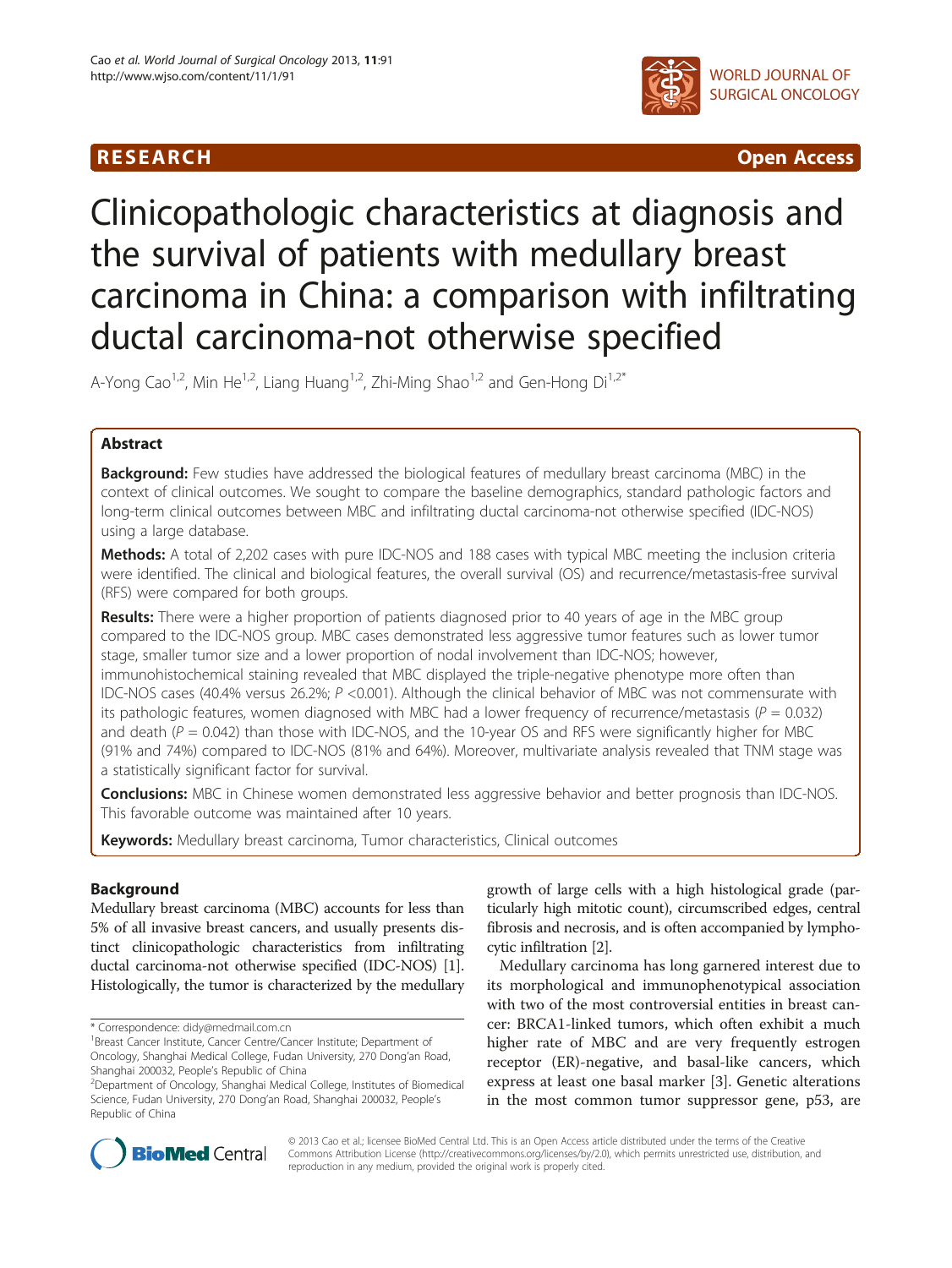detected in 50% to 100% of typical MBCs [[4](#page-7-0)]. Moreover, the percentage of human epidermal growth factor receptor 2 (HER2/neu) expression in MBC was reported to range from 10% to 33% [[5](#page-7-0)]. The detection of alterations in these genes would allow us to understand the nature of MBC more clearly and to create new gene therapy strategies in the future.

Despite its aggressive histological features (such as the lack of hormonal receptors and grade of 3), medullary carcinoma has a better prognosis than non-medullary carcinoma. Several studies have reported favorable outcomes for MBC based on relapse-free survival or overall survival (OS) [[6-8\]](#page-7-0), and MBC has superior survival compared to IDC-NOS, with 10-year survival rates ranging up to 84% [\[9](#page-7-0)]. Furthermore, a comparison of 20-year survival outcome using the data in the published series by Richardson et al. found that the 20-year survival rate was 14% better than for non-medullary carcinoma [[10\]](#page-7-0).

Although some studies have reported tumors in women with MBC, there is no consensus regarding the clinicopathologic characteristics and long-term outcomes of MBC, or whether it is different from IDC-NOS in terms of prognostic factors. We therefore undertook an extensive comparison of MBC and IDC-NOS using a large database to provide a more complete and reliable assessment of the biological phenotypes and clinical behaviors. The present population-based study elucidated the prognosis of MBC and IDC-NOS in terms of recurrence/metastasis-free survival (RFS) and OS in Chinese women.

# **Methods**

# Patients and follow-up

We retrospectively reviewed the consecutive data of 188 patients with MBC, ascertained by histopathological examination and treated at the Department of Breast Surgery, Cancer Hospital/Cancer Institute, Fudan University (Shanghai, China), during the period of 1 January 1999 to 1 October 2010. According to the number of patients with MBC who were enrolled every year during the study period, a similar proportion of patients with infiltrating ductal carcinoma (IDC) were randomly selected in the corresponding year, and a total of 2,202 patients with IDC-NOS were recruited and enrolled as controls. Tumors were classified histologically as MBC or IDC-NOS only according to the WHO classification criteria. The patients were all female, without distant metastasis at first diagnosis, and with typical MBC [\[11\]](#page-7-0) and pure IDC according to the inclusion criteria. MBC was not further subtyped in these databases, and patients with mixed MBC and IDC were excluded. Histological grade and lymphovascular invasion were not analyzed in the present study because in many cases this information was not available.

All patients were required to undertake a complete physical examination, bilateral mammography, chest radio-

scopy, ECG, ultrasonography of breasts, axillary fossa, cervical parts, abdomen and pelvis, and routine blood and biochemical tests, before surgery and accompanying adjuvant therapy, according to the standards that were used during surgery. All the patients who had relapse risks received adjuvant chemotherapy of different regimens for 4 to 6 cycles followed by local radiotherapy (if required) and/or hormonotherapy (if required), according to the standard therapy at the time of surgery. All the participants gave informed consent. This project was approved by the Scientific and Ethical Committee of the Cancer Hospital of Fudan University.

Follow-up data were collected annually from medical records for breast cancer recurrence, new primary cancers and death. Personal contact with patients, including routine correspondence or telephone visits, was used to follow the patients. The follow-up examinations were carried out at the Cancer Hospital of Fudan University every 3 months during the first 2 years, every 6 months during the next 2 years and once a year thereafter.

### Methods for biological characteristics

The immunohistochemical status of each postoperative paraffin-embedded tumor sample was defined through immunohistochemical staining, including antibodies to ER, progesterone receptor (PR) and HER2/neu (All primary monoclonal antibodies were provided by Dako). All the primary monoclonal antibodies were purchased from Dako (Hamburg, Germany). The detailed staining procedures were performed strictly according to the manufacturer's instructions. Negative controls were obtained by incubating parallel slides without primary antibodies. Sections known to be stained positively in each run served as positive controls. The percentage and intensity score of stained tumor cells (ER, PR, HER2/ neu, p53, cathepsin-D and proliferating cell nuclear antigen (PCNA)) were determined by at least two independent pathologists. The percentage was interpreted as follows: 0, no staining observed; 1,  $\leq$  25% of cells with positive staining; 2, 25% to 50%; 3, 50% to 75%; and 4, 75%. In terms of the intensity score, a score of 0 referred to a negative result, 1 to a weakly positive result, 2 to a moderately positive result and 3 to a strongly positive result. The two scores were combined and produced a final score. For all these markers except HER2/neu staining, a score of 0 was defined as negative and 1 to 12 as positive, while strong membranous staining scores of 9 to 12 (DAKO score 3+) were defined as positive.

#### Statistical analysis

The association of clinicopathologic factors was evaluated using Pearson's chi-squared test or Fisher's exact test. The primary clinical outcomes for this study were RFS and OS. OS was defined as the time from the first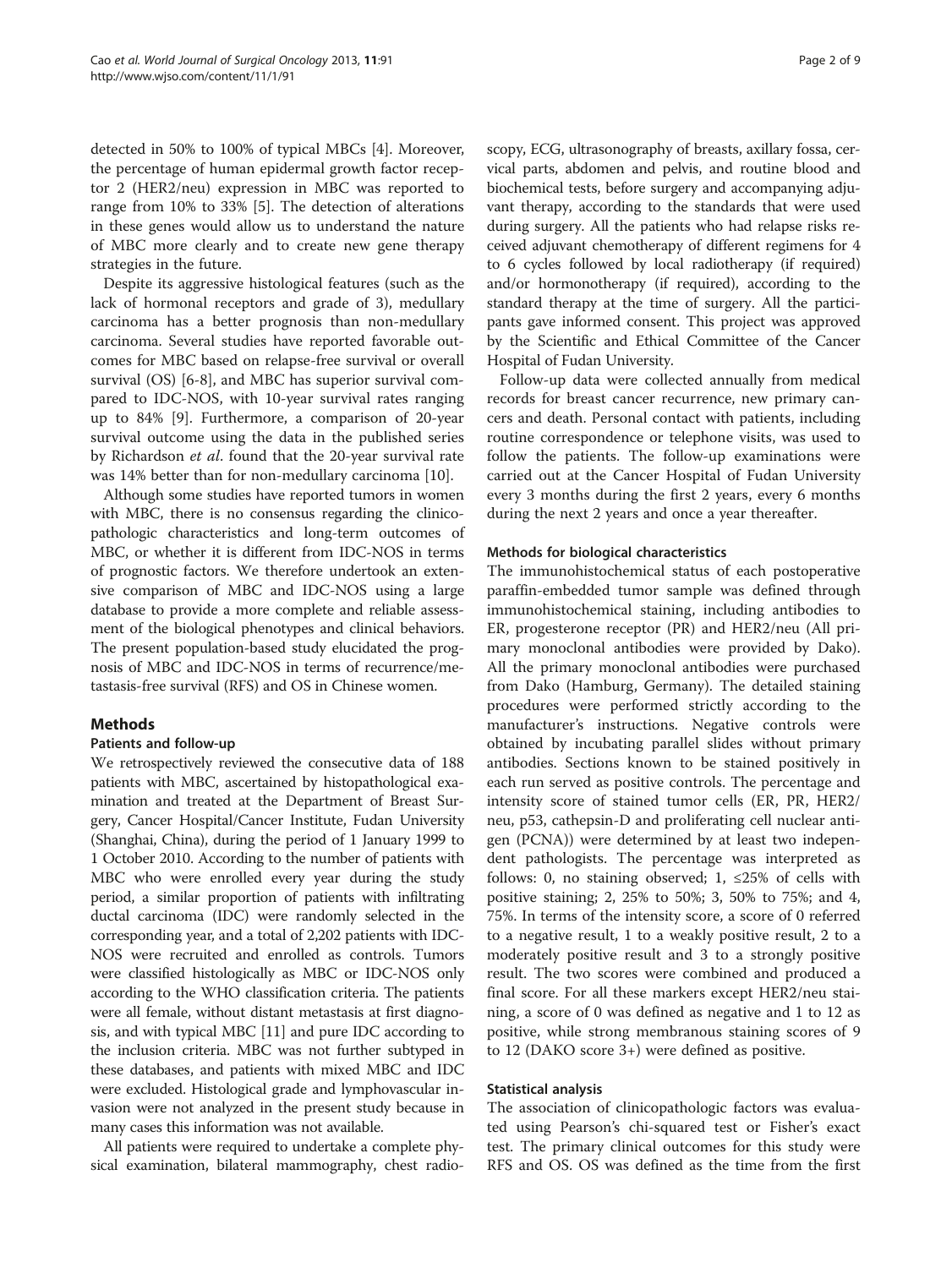diagnosis of primary breast cancer to death from any cause, and RFS was defined as the time from the same starting point to local recurrence or metastasis. Survival time was calculated from the date of surgery to these endpoints, censoring at the date of last contact and nonbreast primaries. The 10-year survival rate was calculated using the Life Tables method. Survival curves were obtained using the Kaplan-Meier method, and the log rank test was used to determine the statistical significance in comparative survival for a variety of patient and tumor characteristics. All of the statistically significant variables observed in univariate analysis were investigated by means of multivariate analysis using the Cox proportional hazards model. All P values <0.05 were considered statistically significant. All P values are twosided. The SPSS 15.0 software package (SPSS Inc, IBM, Armonk, NY, USA) was used for statistical analysis.

# Results

#### Patient characteristics

The MBC group comprised 188 patients between the ages of 26 years and 82 years; the mean age was 52.1 years. The IDC-NOS group comprised 2,202 patients between the ages of 23 years to 90 years; the mean age was 51.8 years. The clinical characteristics of patients in the medullary cohort compared with those of the IDC-NOS control group are presented in Table 1.

MBCs were much more likely to be smaller on average (43.4% smaller than 2 cm) than IDC-NOS (28.3% smaller than 2 cm;  $P \leq 0.001$ ) at diagnosis. The frequency of node-negative disease was higher for the MBC cases compared to the IDC-NOS cases (70.2% versus 51.3%;  $P \le 0.001$ ), and the MBC cases were more likely to be diagnosed with TNM stage I disease (32.4% versus 19.7%;  $P < 0.001$ ).

The expression of ER was lower in MBC than IDC-NOS: 33.0% and 46.7%, respectively ( $P = 0.005$ ). In contrast, PR had a relatively higher positive rate in MBC cases ( $P = 0.005$ ). Regarding HR (ER or PR) status, the MBC group also had a relatively higher HR-negative rate  $(P \le 0.001)$ . Of the 169 patients whose HER2/neu status was known, only 27 patients (15.9%) showed HER2/neu over-expression, and there was significant difference in the frequency of triple-negative cases between the MBC group and IDC-NOS group (40.4% for patients with MBC versus  $26.2\%$  for patients with IDC-NOS;  $P < 0.001$ ). In addition, there were significant differences between the two groups in terms of the amplification status of p53, cathepsin-D and PCNA ( $p53$ :  $P = 0.018$ ; cathepsin-D:  $P = 0.001$ ; PCNA:  $P < 0.001$ ).

The surgical management of the breast in all patients is illustrated in Table 1. At initial assessment, all patients were offered mastectomy or breast-conserving surgery

Table 1 Baseline characteristics and treatment patterns of all patients

| <b>Characteristics</b> | MBC<br>$n = 188$ |             | <b>IDC-NOS</b> |      | P value |
|------------------------|------------------|-------------|----------------|------|---------|
|                        |                  |             | $n = 2,202$    |      |         |
|                        | n                | %           | n              | %    |         |
| Age (years)            |                  |             |                |      |         |
| $\leq 40$              | 31               | 16.5.       | 290            | 13.2 | 0.200   |
| >40                    | 157              | 83.5        | 1,912          | 86.8 |         |
| Tumor size             |                  |             |                |      |         |
| $T \leq 2$             | 82               | 43.4        | 623            | 28.3 | < 0.001 |
| $2 < T \leq 5$         | 102              | 54.0        | 1,277          | 58.0 |         |
| T > 5                  | 5                | 2.6         | 170            | 7.7  |         |
| Unknown                | 0                | 0           | 132            | 6.0  |         |
| Nodal status           |                  |             |                |      |         |
| 0                      | 132              | 70.2        | 1,130          | 51.3 | < 0.001 |
| $1$ to $3$             | 45               | 23.9        | 559            | 25.4 |         |
| 4 to 10                | 8                | 4.3         | 347            | 15.8 |         |
| >10                    | 3                | 1.6         | 110            | 5.0  |         |
| Unknown                | 0                | 0           | 56             | 2.5  |         |
| TNM stage              |                  |             |                |      |         |
| $\overline{1}$         | 61               | 32.4        | 433            | 19.7 | < 0.001 |
| $\label{eq:1}   $      | 117              | 62.2        | 1,537          | 69.8 |         |
| <b>IIA</b>             | 102              | 54.3        | 1,253          | 56.9 |         |
| IIB                    | 15               | 8.0         | 284            | 12.9 |         |
| $\parallel \parallel$  | 10               | 5.3         | 215            | 9.8  |         |
| Unknown                | $\mathbf{0}$     | $\mathbf 0$ | 17             | 0.8  |         |
| ER status              |                  |             |                |      |         |
| Negative               | 111              | 59.0        | 1,167          | 53.0 | 0.005   |
| Positive               | 62               | 33.0        | 1,028          | 46.7 |         |
| Unknown                | 15               | 8.0         | 7              | 0.3  |         |
| PR status              |                  |             |                |      |         |
| Negative               | 82               | 38.0        | 1,100          | 50.0 | 0.005   |
| Positive               | 119              | 55.1        | 1,053          | 47.8 |         |
| Unknown                | 15               | 6.9         | 49             | 2.2  |         |
| HR status              |                  |             |                |      |         |
| Negative               | 94               | 50.0        | 785            | 35.6 | < 0.001 |
| Positive               | 79               | 42.0        | 1,395          | 63.4 |         |
| Unknown                | 15               | 8.0         | 22             | 1.0  |         |
| HER2/neu status        |                  |             |                |      |         |
| Negative               | 142              | 68.3        | 1,512          | 68.7 | 0.003   |
| Positive               | 27               | 13.0        | 546            | 24.8 |         |
| Unknown                | 39               | 18.8        | 144            | 6.5  |         |
| Triple-negative        |                  |             |                |      |         |
| Yes                    | 76               | 40.4        | 550            | 26.2 | < 0.001 |
| No                     | 107              | 56.9        | 1,610          | 71.8 |         |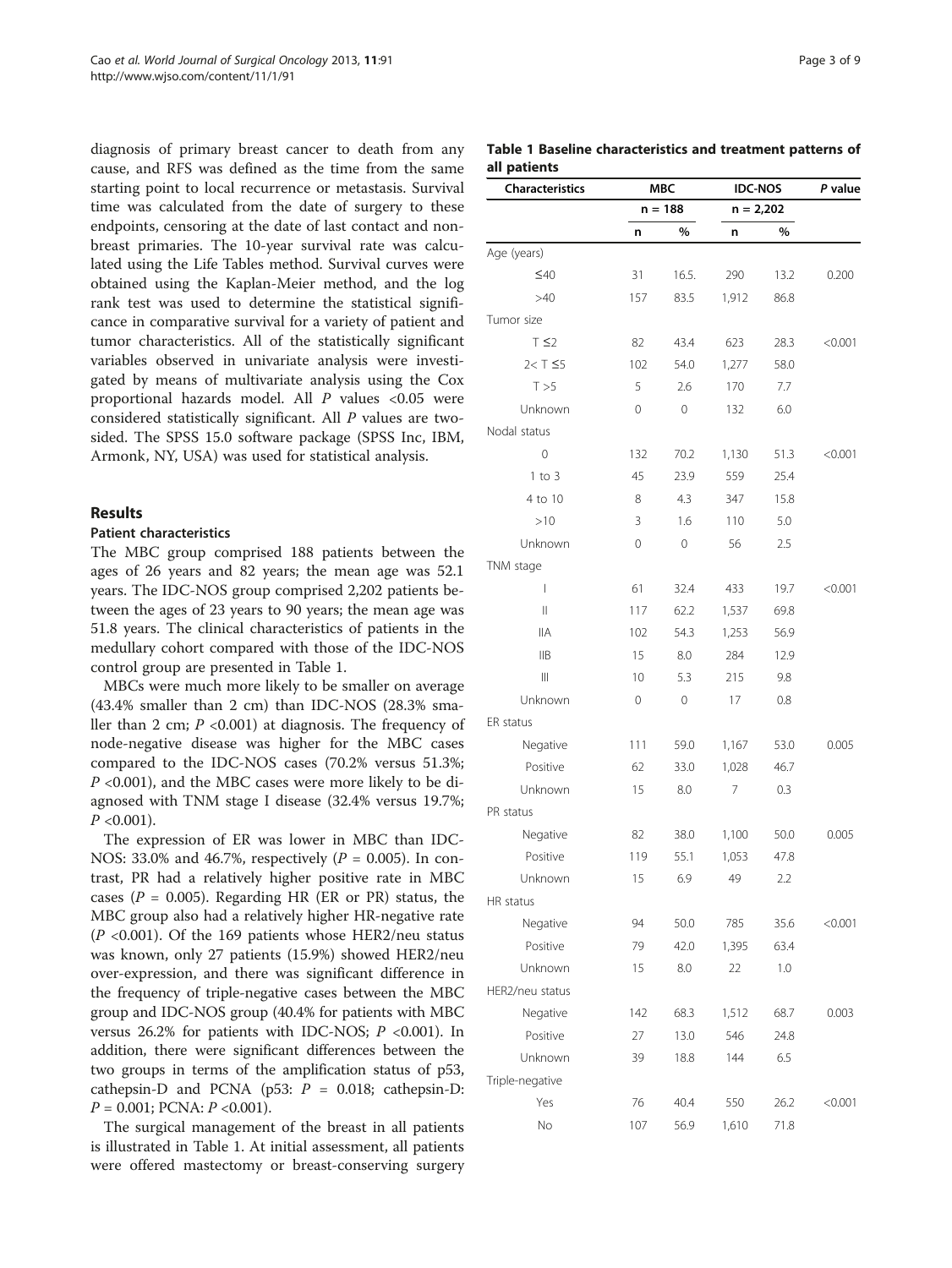Table 1 Baseline characteristics and treatment patterns of all patients (Continued)

| Unknown               | 5              | 2.7         | 42    | 2.0  |         |
|-----------------------|----------------|-------------|-------|------|---------|
| Surgery               |                |             |       |      |         |
| Mastectomy            | 181            | 96.3        | 2,122 | 96.4 | 0.949   |
| <b>BCS</b>            | 7              | 3.7         | 80    | 3.6  |         |
| Chemotherapy          |                |             |       |      |         |
| Undo                  | 28             | 14.9        | 230   | 10.4 | < 0.001 |
| Methotrexate included | 73             | 38.8        | 857   | 38.9 |         |
| Anthracyclin included | 74             | 39.4        | 980   | 44.5 |         |
| Taxane included       | 12             | 6.4         | 30    | 1.4  |         |
| Others                | 1              | 0.5         | 10    | 0.5  |         |
| Unknown               | 0              | $\mathbf 0$ | 95    | 4.3  |         |
| Radiotherapy          |                |             |       |      |         |
| Undo                  | 168            | 89.4        | 1,718 | 78.0 | 0.002   |
| Do                    | 18             | 9.6         | 402   | 18.3 |         |
| Unknown               | $\overline{2}$ | 1.1         | 82    | 3.7  |         |
| Hormonotherapy        |                |             |       |      |         |
| Undo                  | 125            | 66.5        | 1,216 | 55.2 | 0.002   |
| Do                    | 60             | 31.9        | 961   | 43.6 |         |
| Unknown               | 3              | 1.6         | 25    | 1.1  |         |
| p53                   |                |             |       |      |         |
| Negative              | 52             | 27.7        | 214   | 29.7 | 0.018   |
| Positive              | 110            | 58.5        | 700   | 31.8 |         |
| Unknown               | 26             | 13.8        | 848   | 38.5 |         |
| Cathepsin-D           |                |             |       |      |         |
| Negative              | 59             | 31.4        | 366   | 16.6 | 0.001   |
| Positive              | 94             | 50.0        | 1,022 | 46.4 |         |
| Unknown               | 35             | 18.6        | 814   | 37.0 |         |
| <b>PCNA</b>           |                |             |       |      |         |
| Negative              | 67             | 36.4        | 1,270 | 57.7 | < 0.001 |
| Positive              | 87             | 47.3        | 484   | 22.0 |         |
| Unknown               | 30             | 16.3        | 448   | 20.3 |         |

BCS, breasting-conserving surgery; ER, estrogen receptor; HER2/neu, human epidermal growth factor receptor 2; HR, hormone receptor; IDC-NOS, infiltrating ductal carcinoma-not otherwise specified; MBC, medullary breast carcinoma; PCNA, proliferating cell nuclear antigen; PR, progesterone receptor.

(BCS) in accordance with clinical guidelines. MBC cases were not different from IDC-NOS cases with regard to the surgical method. A lower proportion of MBC cases received adjuvant endocrine therapy ( $P = 0.002$ ) and no difference in the frequency of adjuvant chemotherapy was observed between the groups ( $P = 0.098$ ). With regard to other treatment methods, less radiotherapy was applied to MBC cases (9.6% in MBC patients versus 18.3% in IDC-NOS patients;  $P = 0.002$ ), probably because of the higher fraction of early-TNM stage patients.

#### Univariate survival analysis

The median follow-up was 44.4 months (range, 5 to 139 months), 64.9 months for the MBC group versus 42.9 months for the IDC-NOS group. Contact with 63 patients was lost during the follow-up period.

In our cohort, women diagnosed with MBC had a lower frequency of experiencing recurrence/metastasis  $(P = 0.032)$  and death  $(P = 0.042)$  compared to those with IDC-NOS. MBC was associated with improved 10-year OS and RFS rates (91% and 74%) compared to IDC-NOS (81% and 64%) (Figure [1A](#page-4-0),B) due to its more favorable biological characteristics. However, after adjustment for the common prognostic factors, tumor size and nodal status, we did not observe a survival benefit of the MBC histological type.

We further compared 5-year survival rates (RFS and OS) for T1 triple-negative/node-negative MBC or IDC-NOS cases receiving chemotherapy versus those not receiving chemotherapy, and these same comparisons were also performed in T2 cases (data not shown). The results demonstrated that patients with triple-negative/node-negative MBC or IDC-NOS with a larger tumor size can gain much benefit from chemotherapy.

Univariate analysis for RFS according to clinicopathologic characteristics in MBC revealed that TNM stage was a statistically significant factor for survival (Table [2](#page-4-0)). The prognostic value of p53 and PCNA amplification status was also evaluated, but neither proved to be a major predictor of worse RFS or OS (RFS:  $P = 0.328$  for p53 and  $P = 0.576$  for PCNA; OS:  $P = 0.125$  for p53 and  $P = 0.425$  for PCNA). Furthermore, we found that the adjuvant treatment methods also had an effect on RFS, but these findings had not been further validated in the long-term follow-up and multivariate analysis.

In stage-matched analysis for OS and RFS, MBC showed a trend toward better survival compared to IDC-NOS, especially in the TNM stage II cohort, but this trend was not statistically significant (Figure [2](#page-5-0)A,B). Moreover, medullary phenotype was also one of the major predictors of better survival in the patients who exhibited larger tumor size ( $\geq$ 2 cm; P = 0.050) (Figure [2D](#page-5-0)). In our cohort, MBC patients who received chemotherapy and did not receive endocrine therapy had a lower rate of recurrence/metastasis or death compared to their counterparts (Figure [3](#page-6-0)).

## Multivariate survival analysis

Multivariate analysis by Cox regression revealed TNM stage to be the most significant prognostic factor (Table [2\)](#page-4-0). Adjuvant radiotherapy was initially associated with a significant RFS advantage, which was validated in the following multivariate analysis. Specifically, it did not significantly improve the RFS for patients younger than 50 years, with lesions greater than 2 cm in size that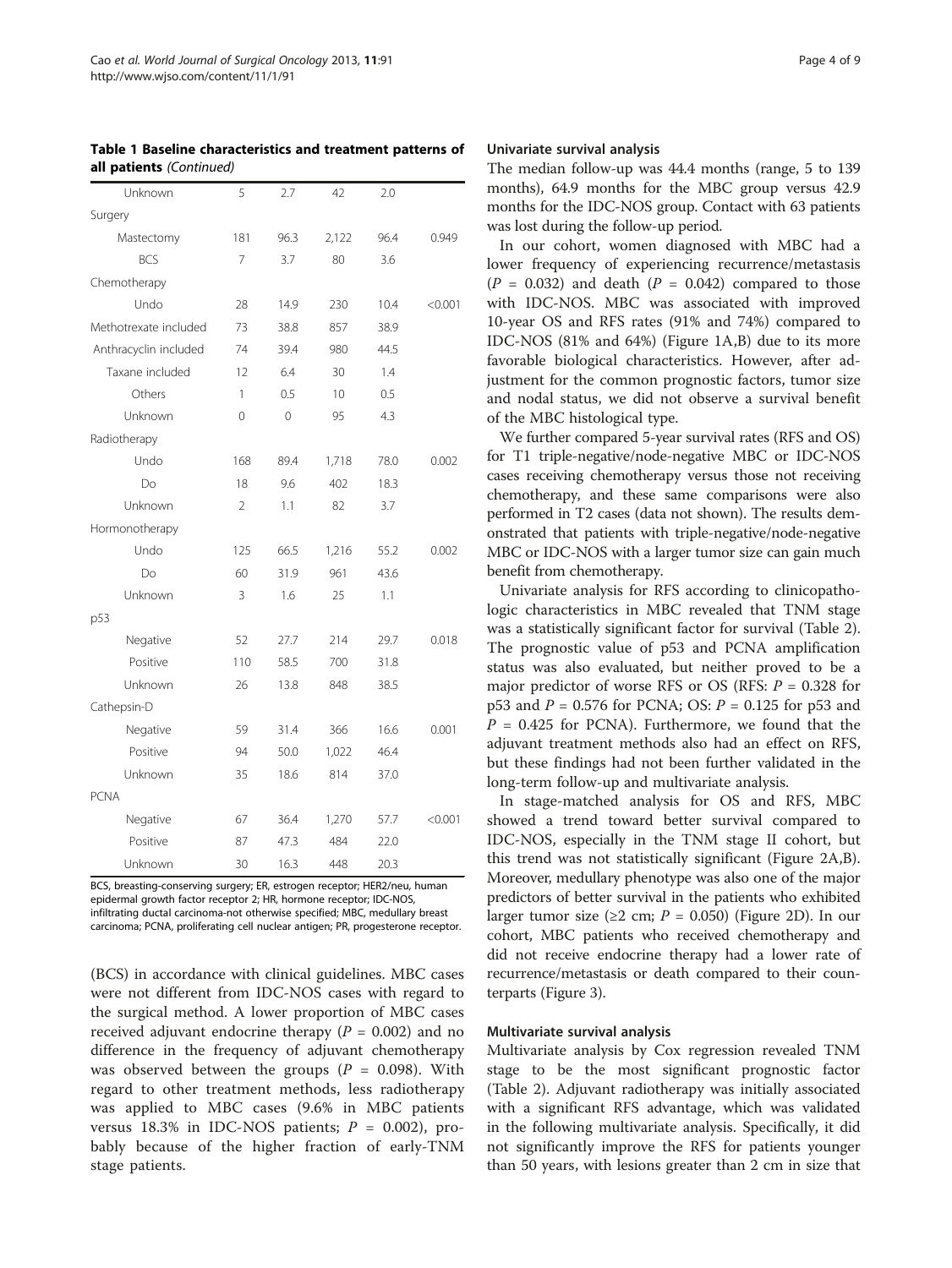were node-positive, ER- or PR-negative, and HER2/neupositive.

#### **Discussion**

MBC is a type of invasive breast carcinoma that usually has unique characteristics in terms of demographics and clinicopathologic disease. Patients with MBC have continued to garner interest as a distinct disease entity. In this study, we examined the associations and prognostic relevance of medullary histological features in a series of 188 invasive carcinomas compared with IDC-NOS of the breast.

Some interesting findings were observed in our cohort of patients with medullary histology. In addition to a detectable difference in mean age at diagnosis between the

study cohort and the control group, a higher fraction of MBCs occurred among the subgroup of young patients, aged 40 years or younger. A higher fraction of MBC cases has previously been linked to poor prognosis [[12-14](#page-7-0)]. Despite its relatively earlier age of onset, these cases of MBC in our cohort showed less aggressive tumor features such as lower tumor stage, smaller tumor size and a lower proportion of nodal involvement than IDC-NOS, which was not consistent with reports that cite a significant association of medullary tumors with adverse prognostic features [[15-17](#page-7-0)]. To our knowledge, few previous studies have described this finding.

Since only a few scattered studies have addressed the biological features of MBC, one of the main objectives of the present study was to more comprehensively

| Table 2 Prognostic significance of clinicopathologic factors and influence on long-term recurrence/metastasis-free |  |  |
|--------------------------------------------------------------------------------------------------------------------|--|--|
| survival in entire cohort and MBC subset                                                                           |  |  |

| <b>Covariates</b>    | Univariate analysis |       |                      |         | Multivariate analysis cox regression of survival |       |                       |       |  |
|----------------------|---------------------|-------|----------------------|---------|--------------------------------------------------|-------|-----------------------|-------|--|
|                      | <b>MBC</b>          |       | <b>Entire cohort</b> |         | <b>MBC</b>                                       |       | <b>Entire cohort</b>  |       |  |
|                      | $X^2$               | P     | $X^2$                | P       | RR (95% CI)                                      | P     | RR (95% CI)           | P     |  |
| Age $\leq 50$ years  | < 0.001             | 0.998 | 0.47                 | 0.490   | 1.32 (0.38 to 4.56)                              | 0.666 | 1.39 (0.91 to 2.12)   | 0.129 |  |
| Tumor size $\geq$ cm | 0.62                | 0.432 | 25.35                | < 0.001 | $0.42$ (0.08 to 2.31)                            | 0.320 | 2.71 (1.39 to 5.28)   | 0.003 |  |
| Node-positive        | 2.34                | 0.127 | 99.36                | < 0.001 | $0.74$ (0.16 to 3.53)                            | 0.710 | 2.40 (1.42 to 4.07)   | 0.001 |  |
| Higher TNM stage     | 4.53                | 0.031 | 95.60                | < 0.001 | 7.84 (0.76 to 80.54)                             | 0.083 | 2.19 (1.33 to 3.62)   | 0.002 |  |
| ER-positive          | 0.14                | 0.706 | 0.57                 | 0.184   | 1.15 (0.34 to 3.98)                              | 0.817 | $0.92$ (0.58 to 1.44) | 0.697 |  |
| PR-positive          | 0.04                | 0.847 | 0.38                 | 0.103   | 1.06 (0.28 to 3.92)                              | 0.936 | 0.80 (0.52 to 1.24)   | 0.321 |  |
| HER2/neu-positive    | 1.70                | 0.193 | 8.29                 | 0.004   | 1.31 (0.37 to 4.69)                              | 0.677 | 1.31 (0.86 to 2.00)   | 0.204 |  |
| Chemotherapy         | 1.02                | 0.314 | 0.89                 | 0.345   | 0.37 (0.07 to 2.01)                              | 0.251 | $0.60$ (0.30 to 1.20) | 0.151 |  |
| Radiotherapy         | 7.75                | 0.005 | 96.42                | < 0.001 | $0.13$ (0.03 to 0.71)                            | 0.015 | 1.81 (1.22 to 2.92)   | 0.015 |  |
| Hormonotherapy       | 0.13                | 0.722 | 18.70                | < 0.001 | 0.50 (0.13 to 1.93)                              | 0.317 | $0.69$ (0.43 to 1.01) | 0.122 |  |

CI, confidence interval; ER, estrogen receptor; HER2/neu, human epidermal growth factor receptor 2; MBC, medullary breast carcinoma; PR, progesterone receptor; RR, relative risk.

<span id="page-4-0"></span>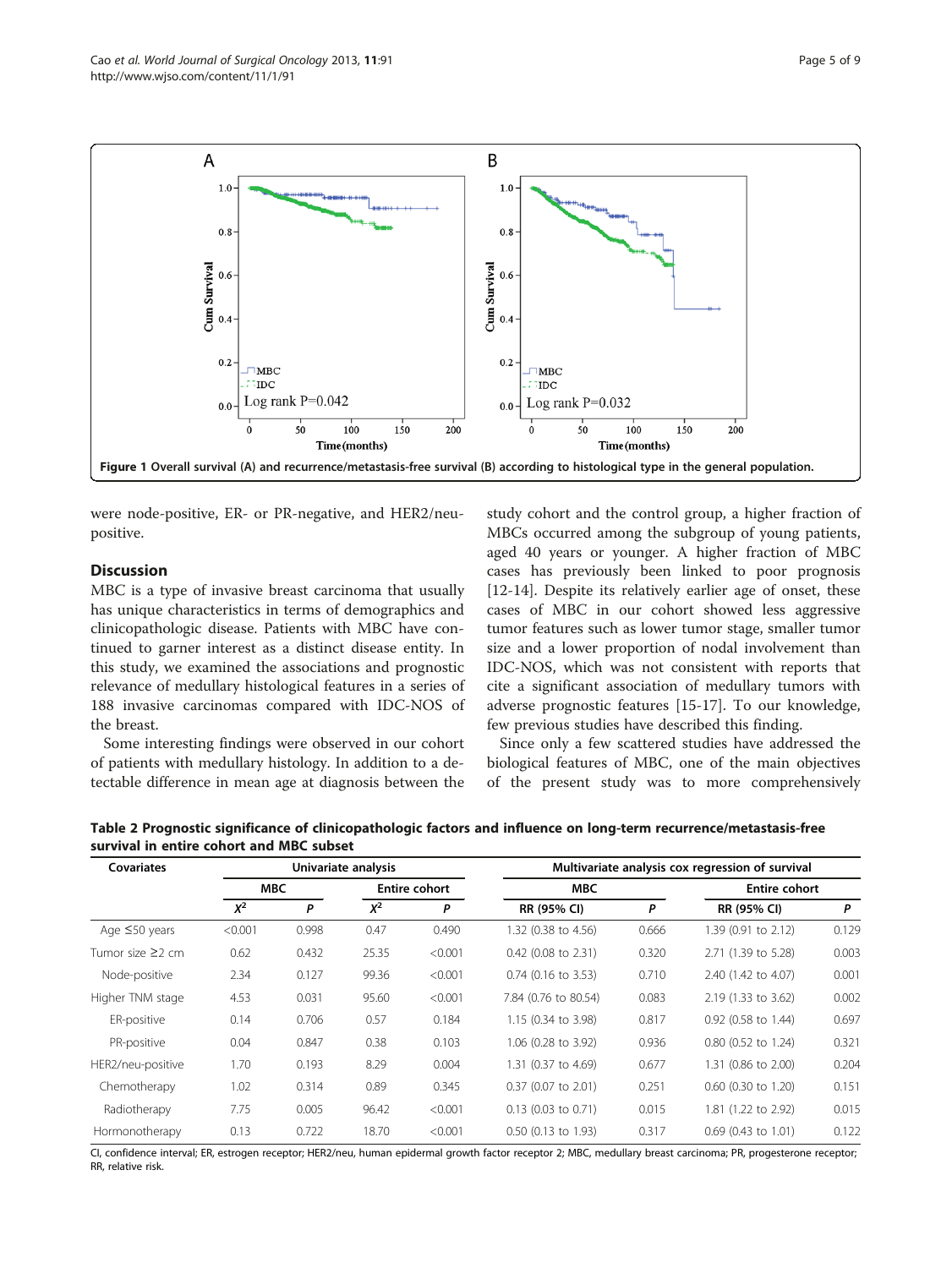characterize its biological phenotype. This report definitively confirms and extends the findings of some previous studies [\[5](#page-7-0)-[9\]](#page-7-0) which indicated that MBC is significantly more likely to be steroid receptor-negative than IDC-NOS. Our results also demonstrate that MBC is more likely to exhibit a lack of HER2/neu amplification, which shows that medullary carcinomas often display a triple-negative phenotype and might have basal-like biological features. Indeed, we found the expression of basal-associated markers such as basal cytokeratins (CK5/6, CK17 and CK14) and epidermal growth factor receptor (EGFR) in more MBC than IDC-NOS cases (data not shown). Additionally, few reports have evaluated the common tumor suppressor gene p53 or other prognostic markers such as cathepsin-D and PCNA, which reflect tumor cell invasion and growth in MBC, respectively. In the present analysis, positivity for p53 was found almost twice as often in MBC compared

with IDC-NOS, and it was similar to the results in some published series reporting that the frequency of p53 mutations ranged from 50% to 100% [[4](#page-7-0),[5](#page-7-0)]. In comparison to the alterations in cathepsin-D and PCNA, which are not highly correlated to IDC-NOS, almost 50% of tumors classified as MBCs in our study were characterized by the positive expression of these two genes. Based on these findings, MBC in Chinese women seem to be biologically different from IDC-NOS. As a heterogeneous group of tumors, this basal-like class of breast cancer encompasses both poor and good prognostic factors.

Although the clinical behavior of MBC is not commensurate to its pathologic features, it is usually thought to have a more favorable prognosis than IDC-NOS. A population-based analysis from the Surveillance, Epidemiology and End Results (SEER) database of the National Cancer Institute (Bethesda, MD, USA) demonstrated that the 10-year OS rate of MBC was 78%. MBC has superior

<span id="page-5-0"></span>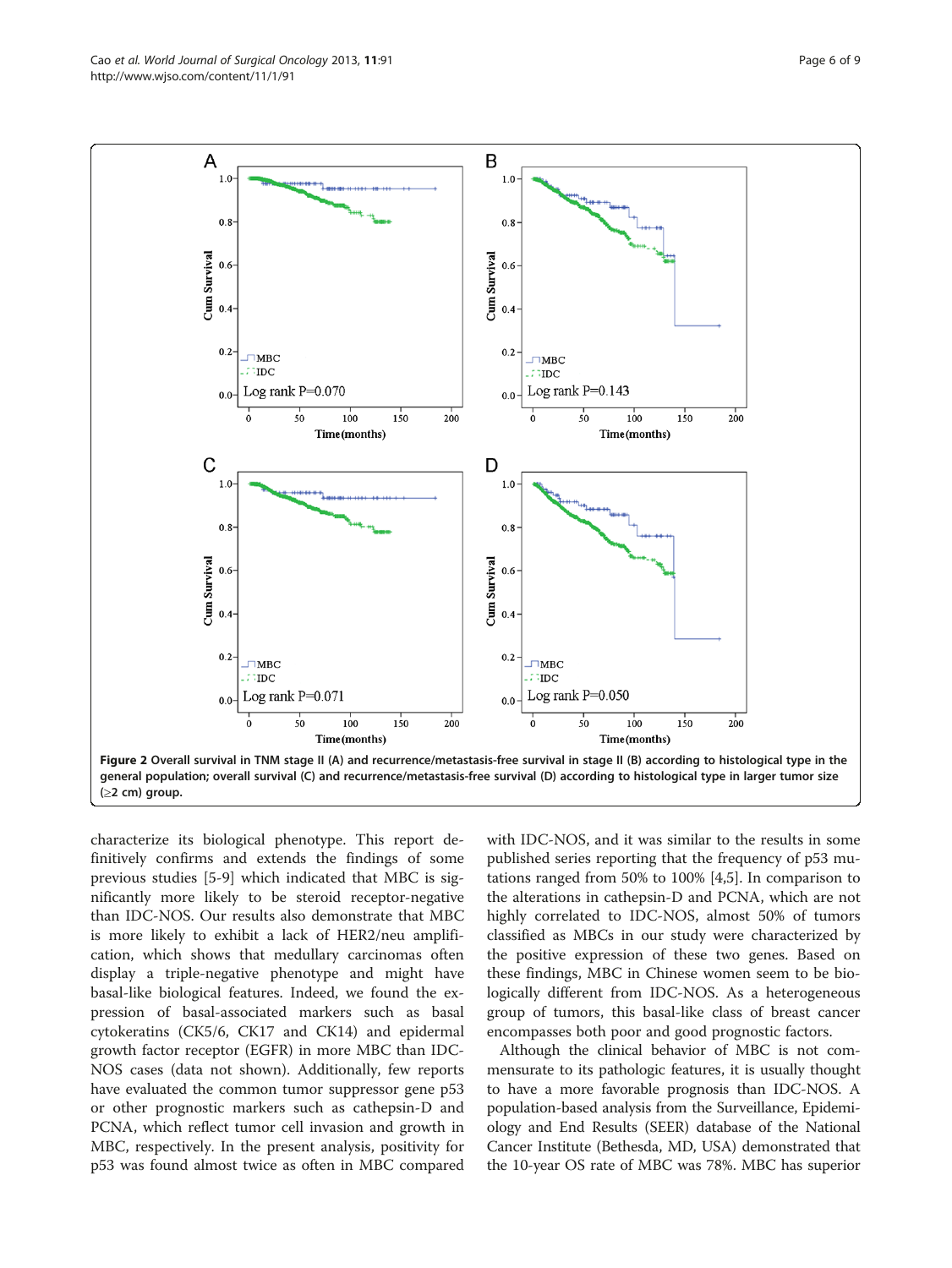<span id="page-6-0"></span>

survival compared to IDC-NOS, with 10-year survival rates of up to 84% in other studies [\[8](#page-7-0)]. The prognosis of MBC and the 5-year RFS in our database were also very favorable. This favorable outcome was maintained after 10 years. However, after adjustment for tumor size and nodal status, we did not observe a significant difference between the MBC and IDC-NOS groups, which suggested that the survival advantage of MBC was mainly due to its relatively earlier TNM stage. TNM stage has been validated as the most significant independent prognostic factor in multivariate analysis. Some previous studies have reported that the observed favorable survival was extended up to 15 years during the long-term follow-up period. The relapsefree survival rate was reported to be up to 94.9% in the MBC group, which was significantly better than that of the IDC-NOS group (77.5%;  $P = 0.028$ ) [\[18](#page-7-0)]. Our study also clearly showed that 10-year RFS and OS were significantly higher for MBC compared to IDC-NOS, but further analysis of more patients with longer follow-up is

warranted to verify the exact favorable effect of MBC in Chinese women. Furthermore, the univariate beneficial prognostic effects of the MBC phenotype appear to be restricted to those cases with a larger tumor size and the majority of patients who received adjuvant chemotherapy or did not receive hormonotherapy. We therefore inferred that MBC might be associated with less aggressive biological behavior than IDC-NOS in some definite subgroups and that MBC achieved better chemosensitivity but lower responsiveness to hormonotherapy than IDC-NOS, owing to the corresponding immunohistochemical profiles.

Previous studies have shown nodal status to be the strongest predictor of disease-specific survival or OS [\[9](#page-7-0)]. Steve R *et al.* demonstrated a poorer 10-year survival in MBC patients with nodal involvement (67.5%) compared to those without nodal involvement (81.9%) [\[8](#page-7-0)]. Furthermore, in a large study of the effect of nodal involvement on MBC, patients were categorized as those with and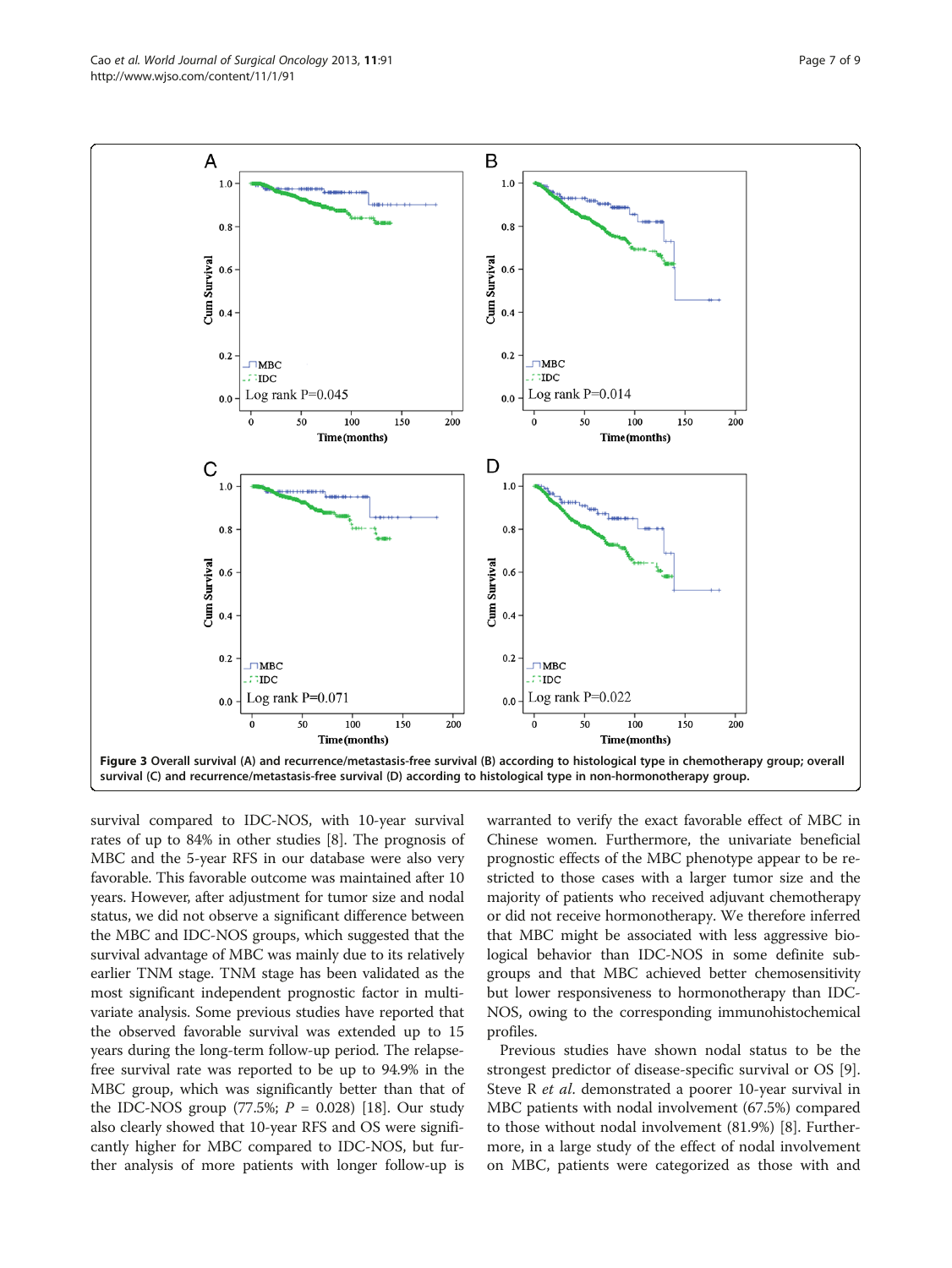<span id="page-7-0"></span>those without nodal involvement. Ten-year survival rates for the node-negative patients ranged up to 68.7% to 80.2% [6,[19,20\]](#page-8-0). In the current study, we identified a trend of poorer RFS and OS in MBC patients with nodal involvement, but this did not reach statistical significance and multivariate analysis did not demonstrate an effect ( $P = 0.710$ ). This was probably due to the relatively small sample size and short duration of follow-up. Another limitation was that the pathologic information for lymphovascular invasion and histological grade were excluded from the current analysis; these variables could have had an impaired effect on survival.

\We found that MBCs were treated with BCS as often as IDC-NOS, and we did not identify any recurrence/ metastasis or death event at an average follow-up period of 49.6 months. There was recent evidence that the local control rates among patients with medullary and IDC-NOS are comparable [18,[21\]](#page-8-0). Although MBCs are more frequently HR-negative and grade 3, characteristics that are associated with poor prognosis, they are simultaneously of early stage, are HER2/neu-negative and are appropriate candidates for BCS.

### Conclusions

MBC in Chinese women showed less aggressive behavior and better prognosis than IDC-NOS. This relatively large retrospective comparative analysis confirmed that the majority of MBC cases typically present in earlier TNM stages and often display a triple-negative phenotype. TNM stage appeared to be the most significant predictor of worse prognosis. With regards to the choice of surgical procedure, breast-conserving therapy should be preferred over mastectomy in the treatment of early-stage MBC.

#### Abbreviations

BCS: breast-conserving surgery; CI: confidence interval;

ECG: electrocardiography; EGFR: epidermal growth factor receptor;

ER: estrogen receptor; HER2/neu: human epidermal growth factor receptor 2; HR: hormone receptor; IDC: infiltrating ductal carcinoma; IDC-NOS: infiltrating ductal carcinoma-not otherwise specified; MBC: medullary breast carcinoma; OS: overall survival; PCNA: proliferating cell nuclear antigen; PR: progesterone receptor; RFS: recurrence/metastasis-free survival; RR: relative risk; SEER: Surveillance Epidemiology and End Results; TNM: TNM Classification of Malignant Tumours; WHO: World Health Organization.

#### Competing interests

There is no any conflict of interest about the study.

#### Authors' contributions

ZMS carried out the study conception and design. AYC was responsible for data collection and manuscript writing. LH, GHD and JW participated in the technique support and results analysis. GYL and JSL participated in the design of the study and performed the statistical analysis. ZZS conceived the study, participated in its design and coordination, and helped to draft the manuscript. All authors read and approved the final manuscript.

#### Acknowledgments

The authors thank the patients for their willingness to cooperate with our study. This study was supported in part by grants from the National Natural Science Foundation of China (81102000), and Shanghai Science and

Technology Committee (11ZR1407500). We thank Deric Corlew for providing medical writing services on behalf of American Journal Experts (AJE).

Received: 24 November 2012 Accepted: 8 April 2013 Published: 22 April 2013

#### References

- Pedersen L, Zedeler K, Holck S, Schiødt T, Mouridsen HT: Medullary carcinoma of the breast. Prevalence and prognostic importance of classical risk factors in breast cancer. Eur J Cancer 1995, 31A:2289–2295.
- 2. Malyuchik SS, Kiyamova RG: Medullary breast carcinoma. ExpOncol 2008, 30:96–101.
- 3. Cheang MC, Voduc D, Bajdik C, Leung S, McKinney S, Chia SK, Perou CM, Nielsen TO: Basal-like breast cancer defined by five biomarkers has superior prognostic value than triple-negative phenotype. Clin Cancer Res 2008, 14:1368–1376.
- 4. de Cremoux P, Salomon AV, Liva S, Dendale R, Bouchind'homme B, Martin E, Sastre-Garau X, Magdelenat H, Fourquet A, Soussi T: p53 mutation as a genetic trait of typical medullary breast carcinoma. J Natl Cancer Inst 1999, 91:641–643.
- 5. Xu R, Feiner H, Li P, Yee H, Inghirami G, Delgado Y, Perle MA: Differential amplification and overexpression of HER-2/neu, p53, MIB1, and estrogen receptor/progesterone receptor among medullary carcinoma, atypical medullary carcinoma, and high-grade invasive ductal carcinoma of breast. Arch Pathol Lab Med 2003, 127:1458–1464.
- 6. Samir SM, Fayaz MS, Elbasmi A, Motawy MM, Abuzallouf S, George T, Abdelhady M, Bedair A: Medullary carcinoma of the breast: ten year clinical experience of the kuwait cancer control centre. Gulf J Oncolog 2011, 1:45–52.
- 7. Jacquemier J, Bertucci F, Finetti P, Esterni B, Charafe-Jauffret E, Thibult ML, Houvenaeghel G, Van den Eynde B, Birnbaum D, Olive D, Xerri L: High expression of indoleamine 2, 3-dioxygenase in the tumour is associated with medullary features and favourable outcome in basal-like breast carcinoma. Int J Cancer 2012, 130:96–104.
- 8. Martinez SR, Beal SH, Canter RJ, Chen SL, Khatri VP, Bold RJ: Medullary carcinoma of the breast: a population-based perspective. Med Oncol 2011, 28:738–744.
- 9. Khomsi F, Ben Bachouche W, Bouzaiene H, Chargui R, Ben Hassouna J, Mtaalah MH, Dhiab T, Hechiche M, Benna F, Boussen H, Gamoudi A, Rahal K: Typical medullary carcinoma of the breast: a retrospective study about 33 cases. Gynecol Obstet Fertil 2007, 35:1117–1122.
- 10. Richardson WW: Medullary carcinoma of the breast; a distinctive tumour type with a relatively good prognosis following radical mastectomy. Br J Cancer 1956, 10:415–423.
- 11. Foschini MP, Eusebi V: Rare (new) entities of the breast and medullary carcinoma. Pathology 2009, 41:48–56.
- 12. Livi L, Meattini I, Saieva C, Borghesi S, Scotti V, Petrucci A, Rampini A, Marrazzo L, Di Cataldo V, Bianchi S, Cataliotti L, Biti G: The impact of young age on breast cancer outcome. Eur J SurgOncol 2010, 36:639-645.
- 13. Paluch-Shimon S, Wolf I, Sadetzki S, Gluck I, Oberman B, Zvi Papa M, Catane R, Kaufman B: Association between very young age and adverse characteristics of breast cancer at presentation amongst israeli women. Am J ClinOncol 2011, 34:219–222.
- 14. Bastiaannet E, Liefers GJ, de Craen AJ, Kuppen PJ, van de Water W, Portielje JE, van der Geest LG, Janssen-Heijnen ML, Dekkers OM, van de Velde CJ, Westendorp RG: Breast cancer in elderly compared to younger patients in the Netherlands: stage at diagnosis, treatment and survival in 127,805 unselected patients. Breast Cancer Res Treat 2010, 124:801–807.
- 15. Marginean F, Rakha EA, Ho BC, Ellis IO, Lee AH: Histological features of medullary carcinoma and prognosis in triple-negative basal-like carcinomas of the breast. Mod Pathol 2010, 23:1357–1363.
- 16. Rakha EA, Aleskandarany M, El-Sayed ME, Blamey RW, Elston CW, Ellis IO, Lee AH: The prognostic significance of inflammation and medullary histological type in invasive carcinoma of the breast. Eur J Cancer 2009, 45:1780–1787.
- 17. Thurman SA, Schnitt SJ, Connolly JL, Gelman R, Silver B, Harris JR, Recht A: Outcome after breast-conserving therapy for patients with stage I or II mucinous, medullary, or tubular breast carcinoma. Int J RadiatOncolBiolPhys 2004, 59:152-159.
- 18. Vu-Nishino H, Tavassoli FA, Ahrens WA, Haffty BG: Clinicopathologic features and long-term outcome of patients with medullary breast